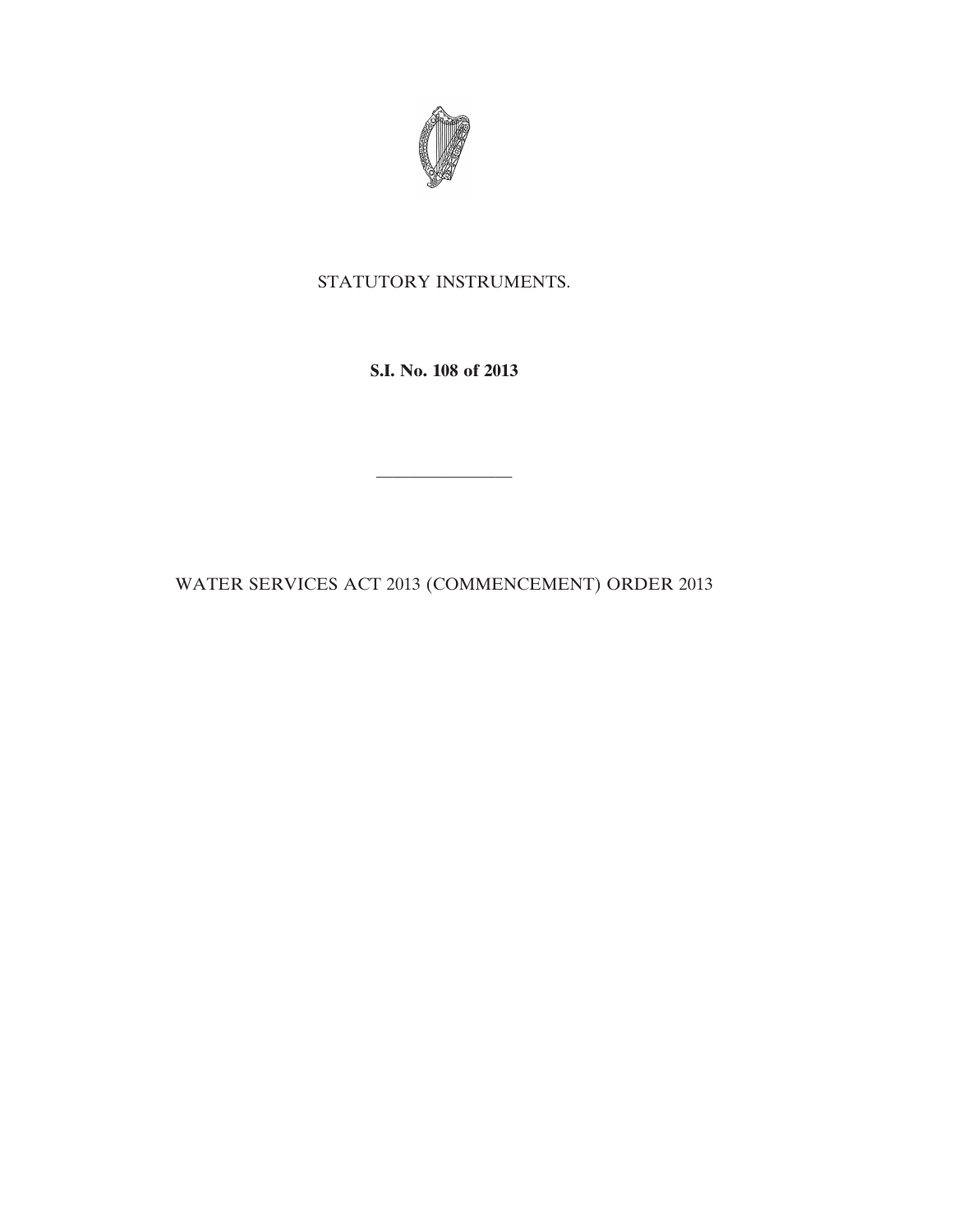WATER SERVICES ACT 2013 (COMMENCEMENT) ORDER 2013

I, PHIL HOGAN, Minister for the Environment, Community and Local Government, in exercise of the powers conferred on me by section 1(2) of the Water Services Act 2013 (No. 6 of 2013), hereby make the following order:

1. This Order may be cited as the Water Services Act 2013 (Commencement) Order 2013.

2. The 29th day of March 2013 is appointed as the day upon which the Water Services Act 2013 (No. 6 of 2013) (other than sections 28 and 29) shall come into operation.



PHIL HOGAN, Minister for the Environment, Community and Local Government.

*Notice of the making of this Statutory Instrument was published in "Iris Oifigiúil" of* 2*nd April*, 2013.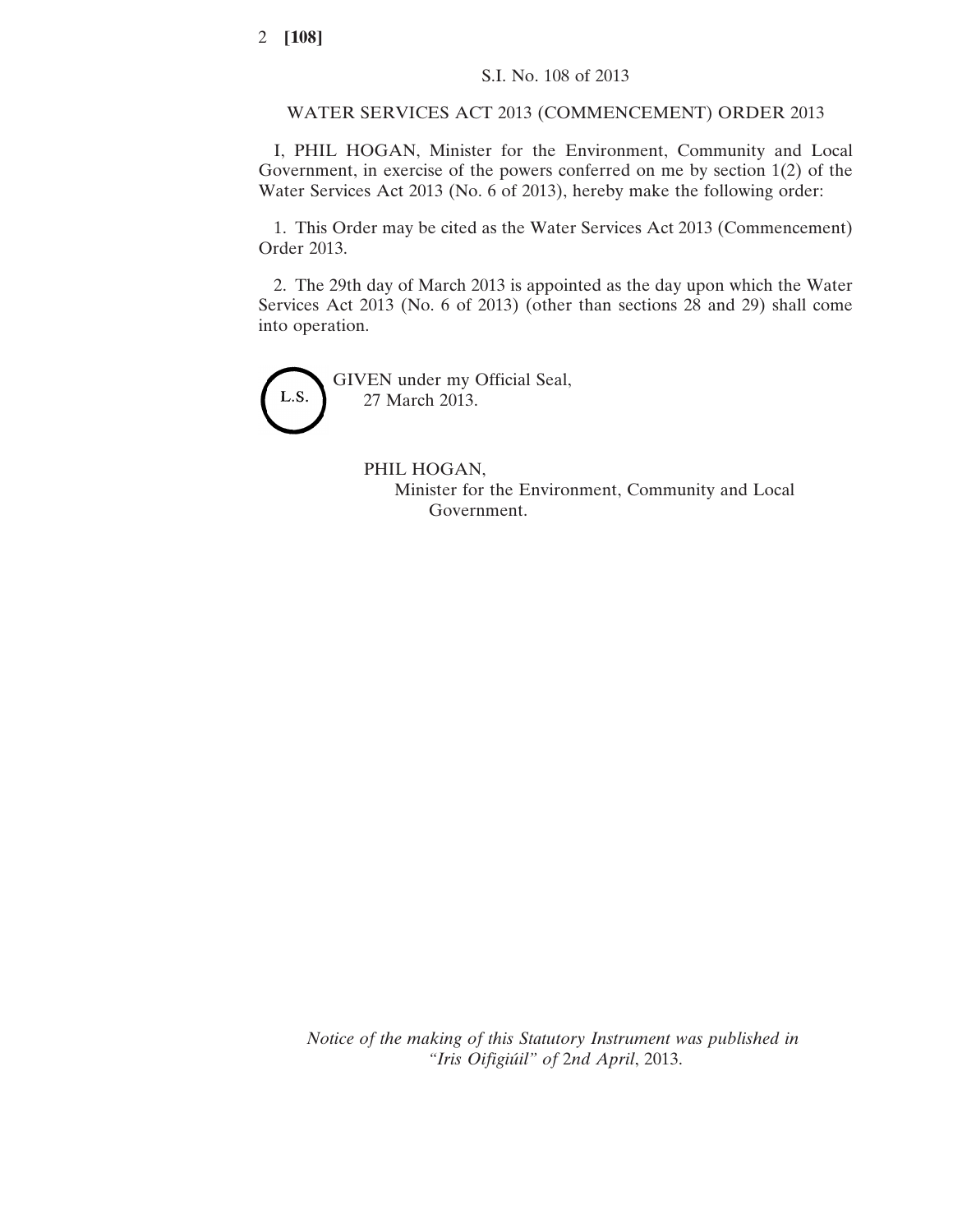**[108]** 3

## EXPLANATORY NOTE

*(This note is not part of the Instrument and does not purport to be a legal interpretation.)*

This Order brings into operation certain provisions of the Water Services Act 2013.